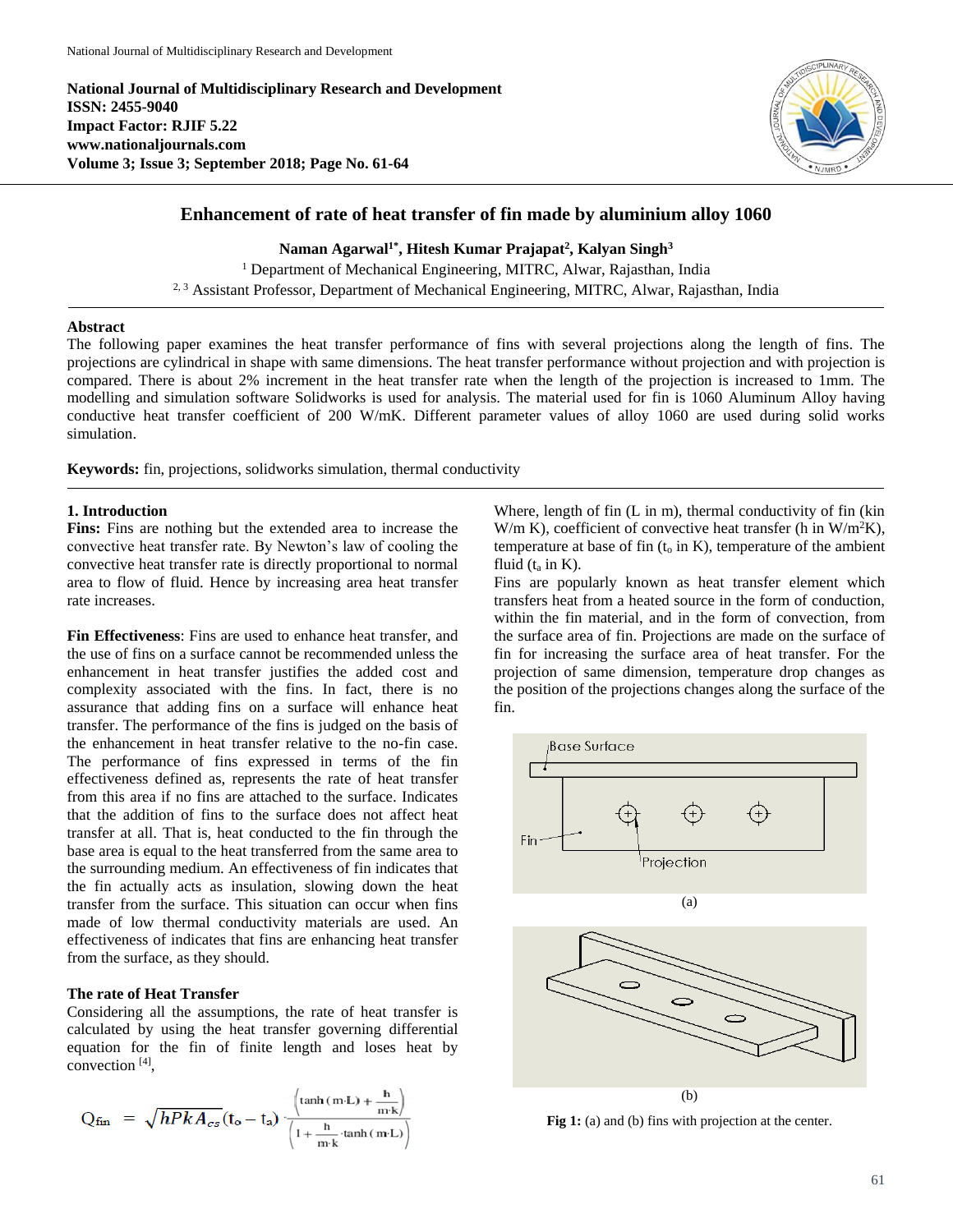

**Fig 2:** Fin with projection (c) at the far end from base surface, (d) near base surface.

#### **2. Literature survey**

Pardeep Singh, Harvinder lal, Baljit Singh Ubhi *et al*. [1] . In this paper, the heat transfer performance and effectiveness of fin with various extensions such as rectangular extension, trapezium extension, triangular extensions and circular segmental extensions are analyzed and compared with each other.It is found that there is about 5% to 12% increase in heat transfer rate with these various extensions on fin as compare to same geometry of fin without these extensions.

Abdullah, H. Alessa *et al*. [2] . had studied the natural convection heat transfer enhancement from a horizontal rectangular fin embedded with equilateral triangular perforations. The heat dissipation rate from the perforated fin is compared to that of the equivalent solid one. The effect of geometrical dimensions of the perforated fin and thermal properties of the fin was studied in detail. They concluded that, For certain values of triangular dimensions, theperforated fin can result in heat transfer enhancement. The magnitude of enhancement is proportional to the fin thickness and its thermal conductivity. The perforation of fins enhances heat dissipation rates and at the same time decreases the expenditure of the fin material.

B. Ramdas Pradip et al. <sup>[3]</sup>. had studied the many industries that are utilizing thermal systems wherein overheating can damage the system components and lead to failure of the system. In order to overcome this problem, thermal systems with effective emitters such as ribs, fins, baffles etc. are desirable. The need to increase the thermal performance of the systems, thereby affecting energy, material and cost savings has led to development and use of many techniques termed as "Heat transfer Augmentation". This technique is also termed as "Heat transfer Enhancement" or "Intensification". Augmentation techniques increase convective heat transfer by reducing the thermal resistance in a heat exchanger. Many heat augmentation techniques have been reviewed, these are (a) surface roughness, (b) plate baffle and wave baffle, (c) perforated baffle, (d) inclined baffle, (e) porous baffle, (f)

corrugated channel, (g) twisted tape inserts, (h) discontinuous Crossed Ribs and Grooves. Most of these enhancement techniques are based on the baffle arrangement. Use of Heat transfer enhancement techniques lead to increase in heat transfer coefficient but at the cost of increase in pressure drop.

#### **Methodology to increase the heat transfer rate:**

The rate of heat transfer can increase by

- 1. Increasing the surface area in contact with fluid or providingfins.
- 2. Increasing the convective heat transfer coefficient.
- 3. Increasing the temperature of the hot surface or by increasing the temperature difference between hot and cold bodies.

Increase in the heat transfer rate by increasing the surface area-

#### **3. Designing of fins with projections**

The fins with projections are design using Solidworks. Several projections of similar dimension are given on both sides of the fin along thelength of fins

### **Steps involved in designing of fins**

Firstly, the base surface is created and extruded using Solidworks as shown in figure 2.1.

Secondly, the fin is created on the suitable plane and with the appropriate dimensions as shown in fig 2.2.

The projections are created on fins with diameter,  $d = 12$  mm and having length,  $l = 1$ mm. (Arbitrary value initially) as shown in figure 2.3.



**Fig 2.1:** solid extruded base surface (front view)



**Fig 2.2:** solid extruded surface with fin without projection (isometric view)



**Fig 2.3** solid extruded surface fin with projections.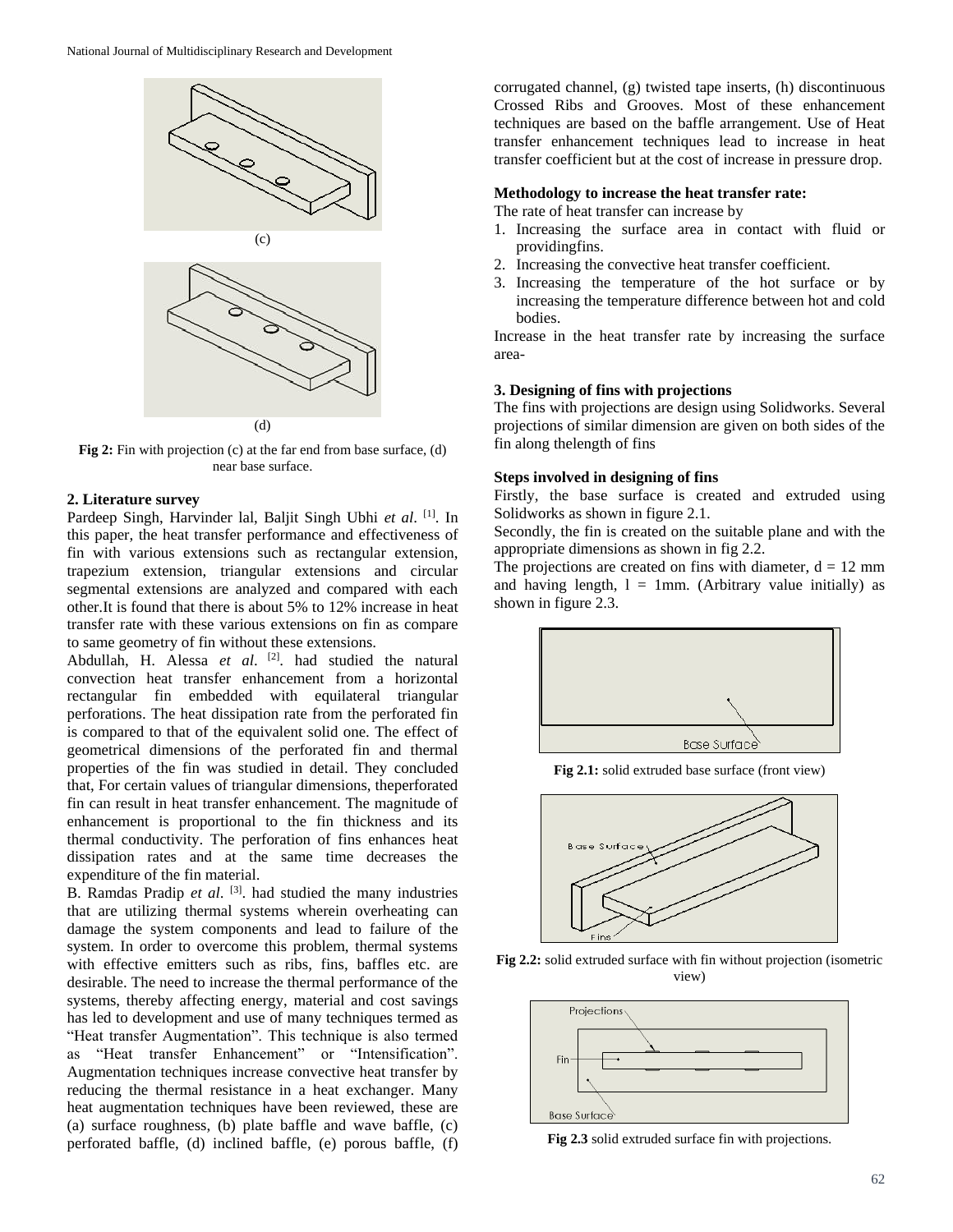# **4. Constraints allocation to fins with projections**

The fins are analyzed under the Solidworks Simulation. The constraints assign for analysis of fins are: Ambient Temperature,  $T_a = 298.15$  k (25 °C). Surface Temperature,  $T_0 = 498.15$  k (225 °C). Coefficient of convective Heat Transfer,  $h = 75$  w/m<sup>2</sup> k. Thermal Conductivity, K= 200 w/mK.

# **4.1 Analysis of fins**

After designing of fins with projections, the fins are meshed and run in the Solidworks simulation with the above constraints. The results obtain from the analysis are as follows:



**Fig 3:** Fin with no projection.



**Fig 4:** Fins with projection at the center



**Fig 5:** Fins with projection near base surface



**Fig 6:** Fins with projection at the far end.

The above figures show the variation in temperature along the length of the fins for various positions of projections. The results are tabulated below in table 1.

**Table 1:** Comparison between temperatures at different places of projections

| Length of fin (mm) | Fins with projections at different places (temp $^{\circ}$ C) |               |                  |                |
|--------------------|---------------------------------------------------------------|---------------|------------------|----------------|
|                    | No projection                                                 | <b>Center</b> | <b>Near base</b> | <b>Far end</b> |
| 0                  | 225                                                           | 225           | 225              | 225            |
| 6.25               | 219.668274                                                    | 219.672455    | 219.736664       | 219.643036     |
| 12.5               | 216.237152                                                    | 216.224884    | 216.245361       | 216.190826     |
| 18.75              | 213.387878                                                    | 213.363281    | 213.395538       | 213.321747     |
| 25                 | 211.037445                                                    | 211.003448    | 211.046509       | 210.954254     |
| 31.25              | 209.142242                                                    | 209.101196    | 209.152588       | 209.0448       |
| 37.5               | 207.679657                                                    | 207.634033    | 207.69101        | 207.571625     |
| 43.75              | 206.637085                                                    | 206.58902     | 206.649078       | 206.522705     |
| 50                 | 206.007538                                                    | 205.95871     | 206.041809       | 205.875214     |